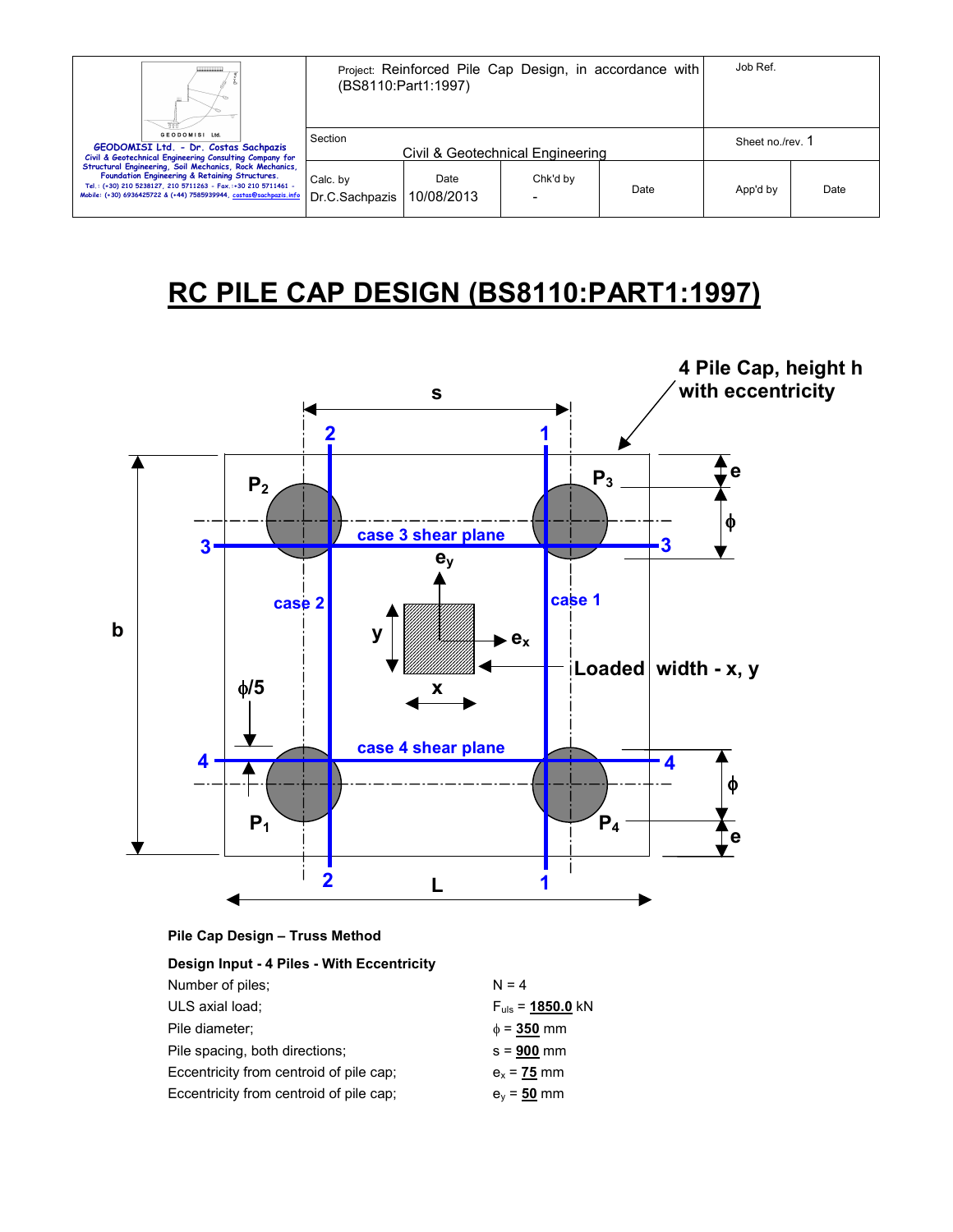| ě,                       |  |
|--------------------------|--|
|                          |  |
|                          |  |
| <b>GEODOMISI</b><br>Ltd. |  |

Project: Reinforced Pile Cap Design, in accordance with (BS8110:Part1:1997) Job Ref.

| GEODOMISI Ltd.<br>GEODOMISI Ltd. - Dr. Costas Sachpazis<br>Civil & Geotechnical Engineering Consulting Company for<br>Structural Engineering, Soil Mechanics, Rock Mechanics, |                                                                                                                                                                                              | Section<br>Civil & Geotechnical Engineering                          |                                                                                                                                               |                                                                                                         | Sheet no./rev. 1 |          |      |  |
|-------------------------------------------------------------------------------------------------------------------------------------------------------------------------------|----------------------------------------------------------------------------------------------------------------------------------------------------------------------------------------------|----------------------------------------------------------------------|-----------------------------------------------------------------------------------------------------------------------------------------------|---------------------------------------------------------------------------------------------------------|------------------|----------|------|--|
|                                                                                                                                                                               |                                                                                                                                                                                              |                                                                      |                                                                                                                                               |                                                                                                         |                  |          |      |  |
|                                                                                                                                                                               | Foundation Engineering & Retaining Structures.<br>Tel.: (+30) 210 5238127, 210 5711263 - Fax.:+30 210 5711461 -<br>Mobile: (+30) 6936425722 & (+44) 7585939944, <u>costas@sachpazis.info</u> | Calc. by<br>Dr.C.Sachpazis                                           | Date<br>10/08/2013                                                                                                                            | Chk'd by                                                                                                | Date             | App'd by | Date |  |
| Characteristic load in pile, $\phi$ 1;                                                                                                                                        |                                                                                                                                                                                              |                                                                      | F <sub>char pile</sub> $_1$ = F <sub>char</sub> $\times$ (0.5 $\times$ s - e <sub>x</sub> )/s $\times$ (0.5 $\times$ s - e <sub>y</sub> )/s = |                                                                                                         |                  |          |      |  |
| 291.7 kN                                                                                                                                                                      |                                                                                                                                                                                              |                                                                      |                                                                                                                                               |                                                                                                         |                  |          |      |  |
|                                                                                                                                                                               | Characteristic load in pile, $\phi$ 2;                                                                                                                                                       |                                                                      |                                                                                                                                               | $F_{\text{char of}} = F_{\text{char}} \times (0.5 \times s - e_x)/s \times (0.5 \times s + e_y)/s$      |                  |          |      |  |
|                                                                                                                                                                               | $= 364.6$ kN                                                                                                                                                                                 |                                                                      |                                                                                                                                               |                                                                                                         |                  |          |      |  |
|                                                                                                                                                                               | Characteristic load in pile, $\phi$ 3;                                                                                                                                                       |                                                                      |                                                                                                                                               | $F_{char\,olimits}$ pile 3 = $F_{char} \times (0.5 \times s + e_x)/s \times (0.5 \times s + e_y)/s$     |                  |          |      |  |
|                                                                                                                                                                               | $= 510.4$ kN                                                                                                                                                                                 |                                                                      |                                                                                                                                               |                                                                                                         |                  |          |      |  |
|                                                                                                                                                                               | Characteristic load in pile, $\phi$ 4;                                                                                                                                                       |                                                                      |                                                                                                                                               | $F_{\text{char, pile 4}} = F_{\text{char}} \times (0.5 \times s + e_x)/s \times (0.5 \times s - e_y)/s$ |                  |          |      |  |
|                                                                                                                                                                               | $= 408.3$ kN                                                                                                                                                                                 |                                                                      |                                                                                                                                               |                                                                                                         |                  |          |      |  |
|                                                                                                                                                                               | Pile cap overhang;                                                                                                                                                                           |                                                                      |                                                                                                                                               | $e = 200$ mm                                                                                            |                  |          |      |  |
| Overall length of pile cap;                                                                                                                                                   |                                                                                                                                                                                              | L = $s + \phi + 2 \times e = 1650$ mm                                |                                                                                                                                               |                                                                                                         |                  |          |      |  |
| Overall width of pile cap;                                                                                                                                                    |                                                                                                                                                                                              | $b = s + \phi + 2 \times e = 1650$ mm                                |                                                                                                                                               |                                                                                                         |                  |          |      |  |
| Overall height of pile cap;                                                                                                                                                   |                                                                                                                                                                                              | $h = 450$ mm                                                         |                                                                                                                                               |                                                                                                         |                  |          |      |  |
| Dimension x of loaded area;                                                                                                                                                   |                                                                                                                                                                                              | $x = 300$ mm                                                         |                                                                                                                                               |                                                                                                         |                  |          |      |  |
|                                                                                                                                                                               | Dimension y of loaded area;                                                                                                                                                                  |                                                                      |                                                                                                                                               | $y = 300$ mm                                                                                            |                  |          |      |  |
|                                                                                                                                                                               | Cover                                                                                                                                                                                        |                                                                      |                                                                                                                                               |                                                                                                         |                  |          |      |  |
|                                                                                                                                                                               | Concrete grade;                                                                                                                                                                              |                                                                      |                                                                                                                                               | $f_{cu} = 40.0$ N/mm <sup>2</sup>                                                                       |                  |          |      |  |
|                                                                                                                                                                               | Nominal cover;                                                                                                                                                                               |                                                                      |                                                                                                                                               | $c_{nom} = 40$ mm                                                                                       |                  |          |      |  |
|                                                                                                                                                                               | Tension bar diameter;                                                                                                                                                                        |                                                                      |                                                                                                                                               | $D_t = 16$ mm                                                                                           |                  |          |      |  |
|                                                                                                                                                                               | Link bar diameter:                                                                                                                                                                           |                                                                      |                                                                                                                                               | $L_{dia} = 12$ mm                                                                                       |                  |          |      |  |
|                                                                                                                                                                               | Depth to tension steel;                                                                                                                                                                      |                                                                      |                                                                                                                                               | $d = h - c_{nom} - L_{dia} - D_t/2 = 390$ mm                                                            |                  |          |      |  |
|                                                                                                                                                                               | <b>Pile Cap Forces</b>                                                                                                                                                                       |                                                                      |                                                                                                                                               |                                                                                                         |                  |          |      |  |
| Maximum compression within pile cap;                                                                                                                                          |                                                                                                                                                                                              | $F_c$ = max( $F_{c1}$ , $F_{c2}$ , $F_{c3}$ , $F_{c4}$ ) = 1034.4 kN |                                                                                                                                               |                                                                                                         |                  |          |      |  |
| Maximum tension within pile cap;                                                                                                                                              |                                                                                                                                                                                              | $F_t = max(F_{t1}, F_{t2}, F_{t3}, F_{t4}) = 614.9$ kN               |                                                                                                                                               |                                                                                                         |                  |          |      |  |
| <b>Compression In Pile Cap - Suggested Additional Check</b>                                                                                                                   |                                                                                                                                                                                              |                                                                      |                                                                                                                                               |                                                                                                         |                  |          |      |  |
|                                                                                                                                                                               | Check compression diagonal as an unreinforced column, using a core equivalent to pile diameter                                                                                               |                                                                      |                                                                                                                                               |                                                                                                         |                  |          |      |  |
|                                                                                                                                                                               | Compressive force in pile cap;                                                                                                                                                               |                                                                      |                                                                                                                                               | $P_c = 0.4 \times f_{cu} \times \pi \times \phi^2/4 = 1539.4$ kN                                        |                  |          |      |  |
|                                                                                                                                                                               |                                                                                                                                                                                              |                                                                      |                                                                                                                                               |                                                                                                         |                  |          |      |  |

*PASS Compression* Cl. 3.8.4.3

# **Tension In One Truss Member**

Characteristic strength of reinforcement;  $f_y = 500 \text{ N/mm}^2$ Partial safety factor for strength of steel;  $γ_{ms} = 1.15$ Required area of reinforcement;  $A_{s_{\text{req}}} = F_t / (1/\gamma_{\text{ms}} \times f_y) = 1414 \text{ mm}^2$ Provided area of reinforcement; Tension in truss member;  $P_t = (1/\gamma_{ms} \times f_y) \times A_{s\_prov} = \frac{699.3}{s}$  kN

 $A_{s\_prov} = A_{st} = \frac{1608}{160} \text{ mm}^2$ 

*PASS Tension* Cl. 3.11.4.2

## **Max / Min Areas of Reinforcement - Considering A Strip Of Cap**

Minimum required area of steel; Maximum allowable area of steel;

$$
A_{st\_min} = k_t \times A_c = 439 \text{ mm}^2
$$
  
\n
$$
A_{st\_max} = 4\% \times A_c = 13500 \text{ mm}^2
$$
  
\nArea of tension steel provided OK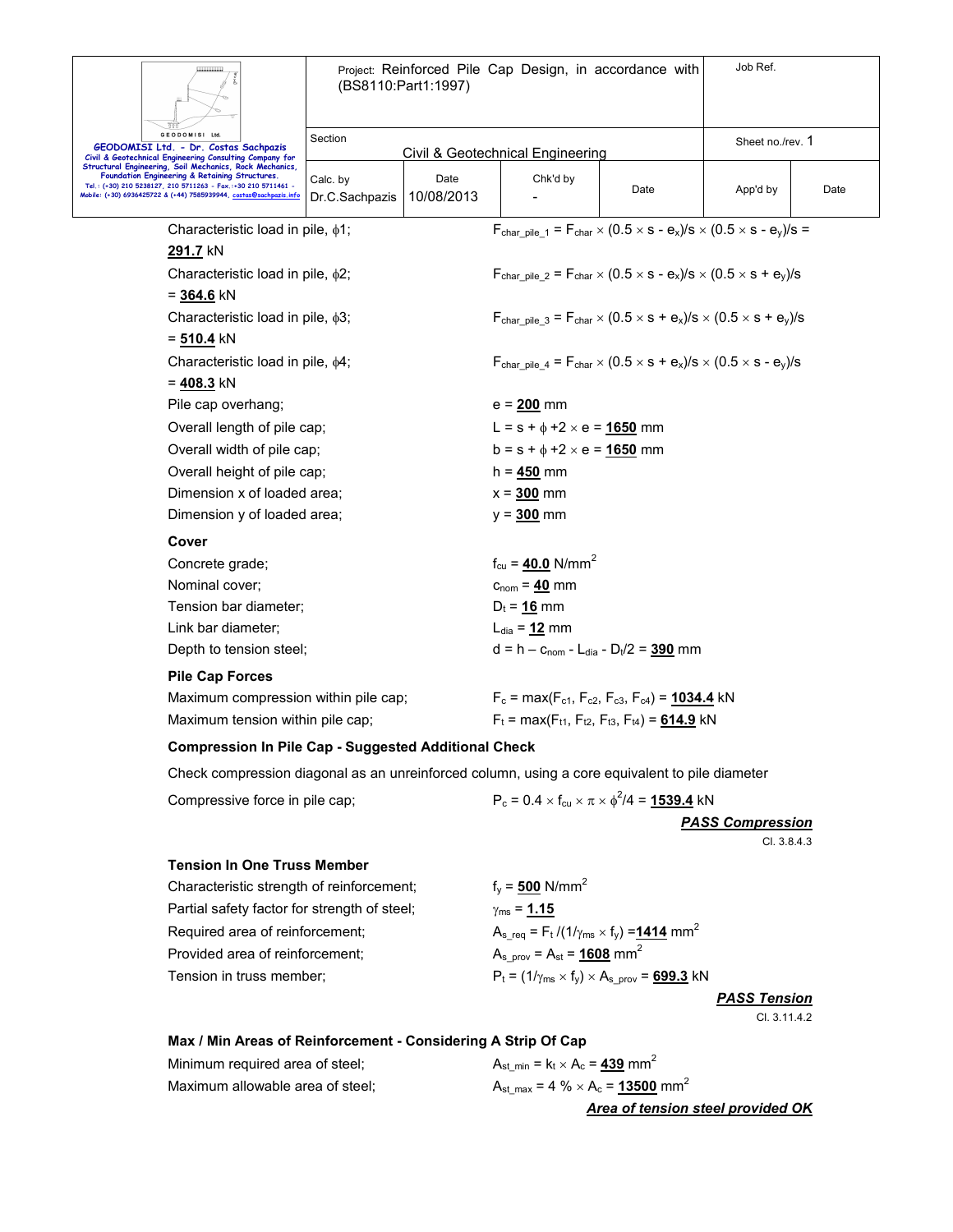|                                                                                                                                                                                                                                                  | Project: Reinforced Pile Cap Design, in accordance with<br>(BS8110:Part1:1997) |                    |                                  | Job Ref. |                  |      |
|--------------------------------------------------------------------------------------------------------------------------------------------------------------------------------------------------------------------------------------------------|--------------------------------------------------------------------------------|--------------------|----------------------------------|----------|------------------|------|
| <b>GEODOMISI Ltd.</b><br>GEODOMISI Ltd. - Dr. Costas Sachpazis<br>Civil & Geotechnical Engineering Consulting Company for                                                                                                                        | Section                                                                        |                    | Civil & Geotechnical Engineering |          | Sheet no./rev. 1 |      |
| Structural Engineering, Soil Mechanics, Rock Mechanics,<br>Foundation Engineering & Retaining Structures.<br>Tel.: (+30) 210 5238127, 210 5711263 - Fax.:+30 210 5711461 -<br>Mobile: (+30) 6936425722 & (+44) 7585939944, costas@sachpazis.info | Calc. by<br>Dr.C.Sachpazis                                                     | Date<br>10/08/2013 | Chk'd by                         | Date     | App'd by         | Date |

Cl. 3.12.6 & Table 3.25

#### **Beam Shear**

Check shear stress on the sections at distance  $\phi$  / 5 inside face of piles.

Cl. 3.11.4.3 & fig. 3.23

#### **Applied shear stress to be checked across each pile pair**

Effective width of pile cap in shear allowing for Clause 3.11.4.4 (b)

$$
b_v = \text{if } (s \le 3 \times \phi, s + \phi + 2 \times e, 3 \times \phi + 2 \times \text{min}(\ 1.5 \times \phi, \ \phi / 2 + e)) = 1650 \text{ mm}
$$
\n
$$
v_1 = V_1 / (b_v \times d) = 1.68 \text{ N/mm}^2
$$
\n
$$
v_2 = V_2 / (b_v \times d) = 1.20 \text{ N/mm}^2
$$
\n
$$
v_3 = V_3 / (b_v \times d) = 1.60 \text{ N/mm}^2
$$
\n
$$
v_4 = V_4 / (b_v \times d) = 1.28 \text{ N/mm}^2
$$
\n
$$
v_{\text{allowable}} = \text{min } ((0.8 \text{ N}^{1/2} / \text{mm}) \times \sqrt{(f_{\text{cu}})}, 5 \text{ N/mm}^2) = 1.28 \text{ N/mm}^2
$$

**5.00** N/mm<sup>2</sup>

*Shear stress - OK*

Cl. 3.4.5.2

### **Design concrete shear strength**

Percentage of reinforcement;  $r = 100 \times 2 \times A_{s\_prov} / (b_v \times d) = 0.50$ From BS8110-1:1997 Table 3.8;  $\mathsf{v_{c\_25}}$  = 0.79  $\times$  r<sup>1/3</sup>  $\times$  max(0.67, (400 mm/d)<sup>1/4</sup>)  $\times$  1.0 N/mm<sup>2</sup> / 1.25 = <u>0.50</u> N/mm<sup>2</sup> Shear enhancement - Cl.  $3.4.5.8$  and fig.  $3.5$ ;  $)/25$  N/mm<sup>2</sup>  $)^{1/3}$  = **0.59** N/mm<sup>2</sup> **Case 1**; **c** av 1 = min(2 × d, max((s/2 -  $\phi$ /2 +  $\phi$ /5 - e<sub>x</sub> - x/2), 0.1 mm)) = **120** mm  $v_{c\_enh\_1} = 2 \times d \times v_c/a_{v\_1} = 3.84$  N/mm<sup>2</sup>

*Concrete shear strength - OK, no links reqd. for Case 1*  **Case 2**; **c** ave 2. **c** ave 2. **c** and  $\alpha$  is  $\alpha$  = min(2 × d, max((s/2 -  $\phi/2$  +  $\phi/5$  + e<sub>x</sub> - x/2), 0.1

mm)) = **270** mm

**Case 3**; **c** av  $a_y = \min(2 \times d, \max((s/2 - \phi/2 + \phi/5 - e_y - y/2)), 0.1)$ 

mm)) = **145** mm

 $v_{\rm c}$  <sub>enh</sub>  $_3 = 2 \times d \times v_{\rm c}/a_{\rm v}$   $_3 = 3.18$  N/mm<sup>2</sup>

 $v_{c\_enh\_2} = 2 \times d \times v_c/a_{v\_2} = 1.71$  N/mm<sup>2</sup> *Concrete shear strength - OK, no links reqd. for Case 2*

 *Concrete shear strength - OK, no links reqd. for Case 3*

**Case 4**; **c** average  $a_1$  average  $a_2$  average  $a_3$  = min(2 × d, max((s/2 -  $\phi/2 + \phi/5 + e_y$  - y/2), 0.1

mm)) = **245** mm

 $v_{\rm c}$  <sub>enh</sub>  $_4 = 2 \times d \times v_{\rm c}/a_{\rm v}$   $_4 = 1.88$  N/mm<sup>2</sup> *Concrete shear strength - OK, no links reqd. for Case 4*

Table 3.16

Note: If no links are provided, the bond strengths for **PLAIN** bars must be used in calculations for anchorage and lap lengths.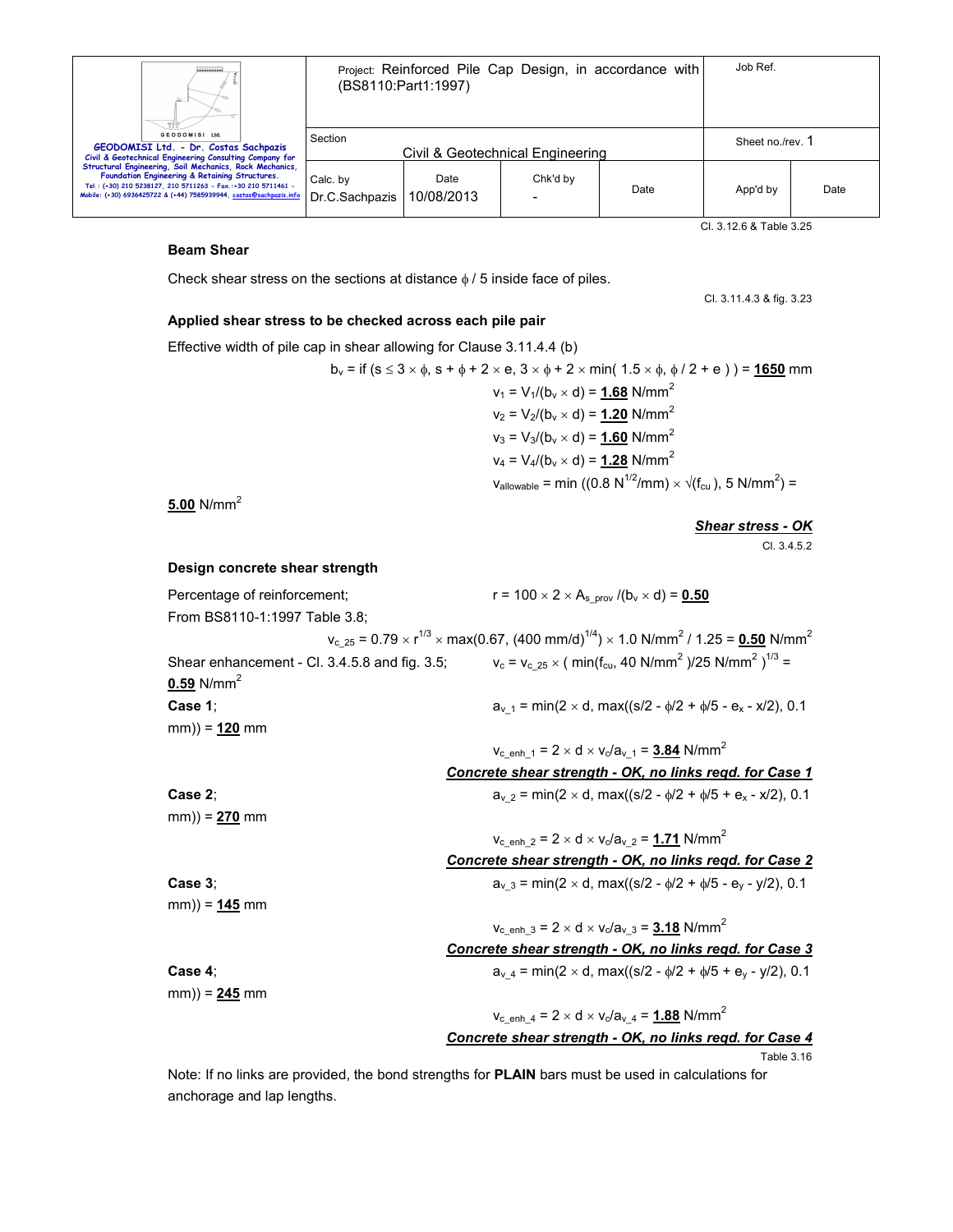

Project: Reinforced Pile Cap Design, in accordance with (BS8110:Part1:1997)

| Ш.                                                                                                                                                                                                                                               |                            |                    |                                  |      |                |      |
|--------------------------------------------------------------------------------------------------------------------------------------------------------------------------------------------------------------------------------------------------|----------------------------|--------------------|----------------------------------|------|----------------|------|
| GEODOMISI Ltd.<br>GEODOMISI Ltd. - Dr. Costas Sachpazis<br>Civil & Geotechnical Engineering Consulting Company for                                                                                                                               | Section                    |                    | Civil & Geotechnical Engineering |      | Sheet no./rev. |      |
| Structural Engineering, Soil Mechanics, Rock Mechanics,<br>Foundation Engineering & Retaining Structures.<br>Tel.: (+30) 210 5238127, 210 5711263 - Fax.:+30 210 5711461 -<br>Mobile: (+30) 6936425722 & (+44) 7585939944, costas@sachpazis.info | Calc. by<br>Dr.C.Sachpazis | Date<br>10/08/2013 | Chk'd by                         | Date | App'd by       | Date |

Cl. 3.12.8.3

# **Local Shear At Concentrated Loads (Cl 3.7.7)**

| Total length of inner perim. at edge of loaded area; $u_0 = 2 \times (x + y) = 1200$ mm |                                                                                                                         |
|-----------------------------------------------------------------------------------------|-------------------------------------------------------------------------------------------------------------------------|
| Assumed average depth to tension steel;                                                 | $d_{av}$ = d - D <sub>t</sub> = <b>374</b> mm                                                                           |
| Max shear effective across perimeter;                                                   | $V_p = F_{uls} = 1850.0$ kN                                                                                             |
| Stress around loaded area;                                                              | $v_{\text{max}} = V_{\text{p}} / (u_0 \times d_{\text{av}}) = 4.12 \text{ N/mm}^2$                                      |
| Allowable shear stress;                                                                 | $v_{\text{allowable}} = \min((0.8 \text{ N}^{1/2}/\text{mm}) \times \sqrt{(f_{\text{cu}})}, 5 \text{ N}/\text{mm}^2) =$ |
| 5.00 N/mm $^2\,$                                                                        |                                                                                                                         |

*Shear stress - OK*

Cl. 3.4.5.2

# **Clear Distance Between Bars In Tension (Cl 3.12.11.2.4)**

Maximum / Minimum allowable clear distances between tension bars considering a strip of cap Actual bar spacing;

|                                    | spacing <sub>bars</sub> = max( 0mm, ( $b_{\text{ccs}}$ - n <sub>surfaces</sub> $\times$ (C <sub>adopt</sub> + L <sub>dia</sub> ) - D <sub>t</sub> )/(L <sub>nt</sub> - 1) - D <sub>t</sub> ) = 75 mm |
|------------------------------------|------------------------------------------------------------------------------------------------------------------------------------------------------------------------------------------------------|
| Maximum allowable spacing of bars: | spacing <sub>max</sub> = min((47000 N/mm)/f <sub>s</sub> , 300 mm) = $160$                                                                                                                           |
| mm                                 |                                                                                                                                                                                                      |
| Minimum required spacing of bars;  | spacing <sub>min</sub> = $h_{\text{aog}}$ + 5 mm = 25 mm                                                                                                                                             |

## *Bar spacing OK*

## **Clear Distance Between Face Of Beam And Tension Bars (Cl 3.12.11.2.5)**

| Distance to face of beam;               | $Dist_{\text{edge}} = c_{\text{adopt}} + L_{\text{dia}} + D_t/2 = 60$ mm                                            |
|-----------------------------------------|---------------------------------------------------------------------------------------------------------------------|
| Design service stress in reinforcement; | $f_s = 2 \times f_v \times A_{s \text{ req}} / (3 \times A_{s \text{ prov}} \times \beta_b) = 293.1 \text{ N/mm}^2$ |
| Max allowable clear spacing;            | Spacing <sub>max</sub> = min((47000 N/mm)/ $f_s$ , 300 mm) = <b>160</b>                                             |
| mm                                      |                                                                                                                     |
| Max distance to face of beam;           | $Dist_{max}$ = Spacing <sub>max</sub> /2 = <b>80</b> mm                                                             |
|                                         | Max distance to beam edge check - OK                                                                                |

## **Anchorage Of Tension Steel**

| Anchorage factor;                             | $\phi$ <sub>factor</sub> = 35                                       |
|-----------------------------------------------|---------------------------------------------------------------------|
| Type of lap length;                           | lap type ="tens lap"                                                |
| Type of reinforcement;                        | reft_type = $"def2 fy500"$                                          |
| Minimum radius;                               | $r_{bar}$ = 32 mm                                                   |
| Minimum end projection;                       | $P_{bar}$ = 130 mm                                                  |
| Minimum anchorage length or lap length req'd; | Ltable 3.27 = $\phi$ factor $\times$ D <sub>t</sub> = <b>560</b> mm |
| Check anchorage length to cl. 3.12.9.4 (b);   | $L_{cl. 3.12.9.4}$ = 12 $\times$ D <sub>t</sub> + d/2 = 387 mm      |
| Required minimum effective anchorage length;  | $L_a = max(L_{table 3.27}, L_{cl. 3.12.9.4}) = 560$ mm              |
|                                               |                                                                     |

## **Check bearing stress on minimum radius bend**

Note that the bars must extend at least 4D past the bend

| Force per bar at bend: | $F_{\text{bt}} = F_{\text{t}} / L_{\text{nt}} = 76.9 \text{ kN}$                      |
|------------------------|---------------------------------------------------------------------------------------|
| Bearing stress:        | $f_{\text{bt}} = F_{\text{bt}} / (r_{\text{bar}} \times D_t) = 150.12 \text{ N/mm}^2$ |
| Edge bar centres:      | $S_{ext}$ = $C_{adoot}$ + $D_t$ = 56 mm                                               |